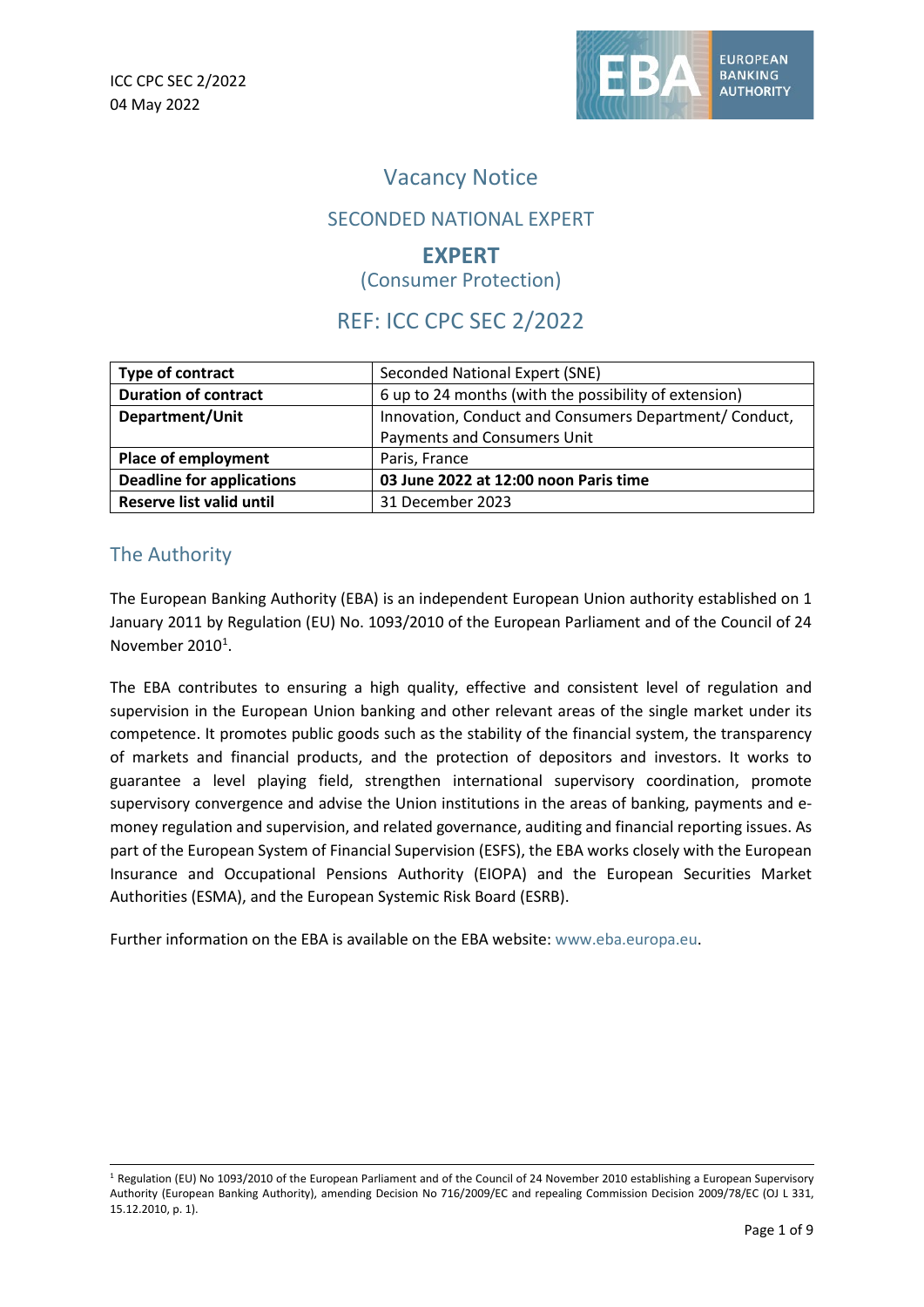

The EBA is seeking a suitable candidate on secondment<sup>[2](#page-1-0)</sup> for the position of an **Expert** in the area of consumer protection at its offices in Paris, France.

#### Job description

#### Main purpose

Under the responsibility of the Head of Conduct, Payments and Consumers Unit, the Expert on secondment will contribute to the fulfilment of the EBA's mandate to protect consumers, by embedding consumer protection concerns into relevant legal instruments across the entire remit of the EBA, and by bringing about convergent approaches across the 27 national authorities for the supervision of consumer protection requirements applicable to credit institutions, payment institutions and other legal entities. The aim is to reduce the risk of consumers experiencing detriment as a result of using mortgage credit, consumer credit, payment services, electronic money, payment accounts deposits and other retail banking products.

### Main responsibilities:

- Ensure that consumer protection concerns are embedded in relevant legal instruments across the EBA's remit;
- Develop policy stances and/or supervisory approaches through written documents, for one or more of the retail banking products in the EBA's scope of action;
- Contribute to the fulfilment of the mandates conferred on the EBA in Article 9 of its founding regulation, including the coordination of mystery shopping activities, the development of retail risk indicators, the carrying out of thematic reviews, and the collection, analysis and reporting on the costs and charges of retail financial services;
- Conduct high-quality desk-based research to assess trends in retail banking and payments markets and the conduct of firms towards consumers;
- Contribute and provide support to the EBA's committees, their subgroups, and their chairpersons;
- Ensure the timely completion of deliverables, such as EBA warnings, opinions, guidelines, recommendations, technical standards and reports, in line with agreed processes and quality standards;
- Performing chairing roles of national authorities to produce the above deliverables;
- Liaise with external stakeholders, including firms, trade associations, consumer groups and the EBA's Banking Stakeholder Group;
- Represent the EBA at external events and conferences in any of the abovementioned areas;
- Effectively cooperate with the other European Supervisory Authorities, i.e. ESMA and EIOPA, with a view to the development of coordinated requirements and supervisory approaches.

<span id="page-1-0"></span><sup>2</sup> EBA DC 304 - [Decision of the Management Board on Secondment of National Experts of 13 December 2019](https://www.eba.europa.eu/sites/default/documents/files/document_library/EBA%20DC%20304%20Decision%20on%20secondment%20of%20national%20experts_signed.pdf)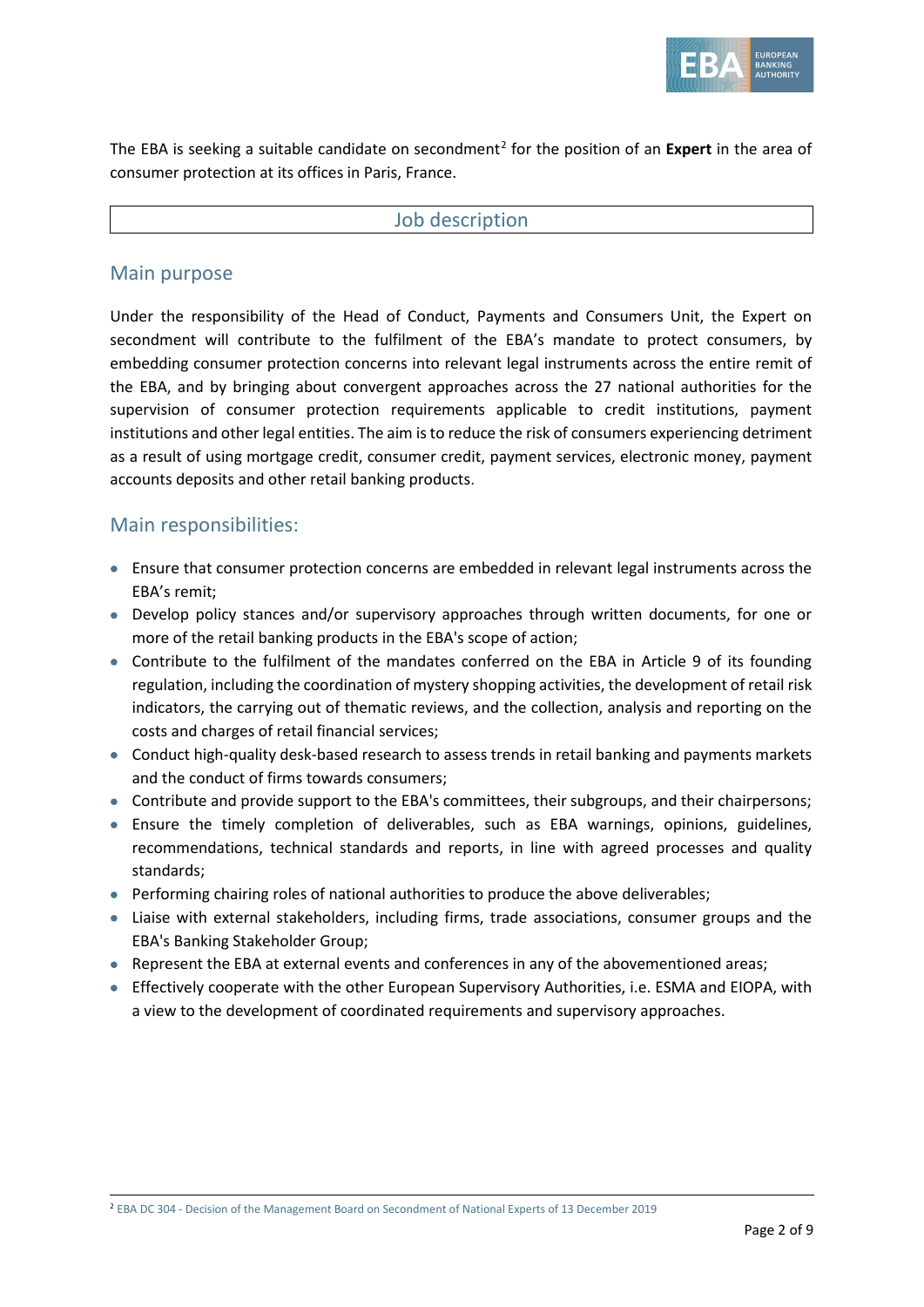

### **Requirements**

### 1. Eligibility Criteria

To be considered eligible, candidates must satisfy all the criteria listed below, by the deadline for submitting applications:

#### 1.1 General

- Be a national of a Member State of the European Union, of an European Free Trade Association Member State [\(Iceland,](https://en.wikipedia.org/wiki/Iceland) [Liechtenstein,](https://en.wikipedia.org/wiki/Liechtenstein) [Norway,](https://en.wikipedia.org/wiki/Norway) and [Switzerland\)](https://en.wikipedia.org/wiki/Switzerland), or a country with which the Council has decided to open accession negotiations and which has concluded a specific agreement on staff secondments;<sup>[3](#page-2-0)</sup>
- $\bullet$  Have an excellent knowledge<sup>[4](#page-2-1)</sup> of English<sup>[5](#page-2-2)</sup> and a satisfactory knowledge<sup>[6](#page-2-3)</sup> of another European Union language<sup>[7](#page-2-4)</sup>;
- Be employed by a) a member of the ESFS (as specified in Article 2 of Regulation (EU) no. 1093/2010), b) a country with which the Council has decided to open accession negotiations and which has concluded a specific agreement on staff secondments for participation in EBA's work within the meaning of Article 75 of the Regulation, c) a public intergovernmental organisation, who are seconded to EBA so that it can use their expertise in a particular field<sup>[8](#page-2-5)</sup>;
- Have worked for their employer on a permanent or contract basis for at least 12 months before their secondment.

#### 1.2 Specific

#### 1.2.1 Qualifications<sup>[9](#page-2-6)</sup>

To be eligible, candidates must have a level of education which corresponds to completed university studies of at least three years attested by a diploma.

**Candidates must indicate in their applications the official duration of studies and the graduation dates for all the diplomas they have obtained.**

<span id="page-2-0"></span><sup>&</sup>lt;sup>3</sup> Due to the withdrawal of the United Kingdom from the European Union on the 31/01/2020, candidates with UK nationality who do not hold the nationality of a Member State of the European Union or of an EFTA Member State, are not eligible for calls for applications at the EBA.

<span id="page-2-1"></span><sup>&</sup>lt;sup>4</sup> The knowledge is required at least at C1 level. The assessment at C1 level is done in accordance with the Common European Framework of [Reference for Languages \(CEFR\).](https://europa.eu/europass/en/common-european-framework-reference)

<span id="page-2-2"></span><sup>5</sup> English is the working language of the EBA. Decision EBA DC 003 of the Management [Board on Internal Language Arrangements](https://www.eba.europa.eu/sites/default/documents/files/documents/10180/16082/a4e572a4-f91c-46ce-8814-c2f2c3396922/EBA-DC-003--_Language-Arrangements_---FINAL.pdf)

<span id="page-2-3"></span><sup>&</sup>lt;sup>6</sup> The knowledge is required at least at B2 level. The assessment at B2 level is done in accordance with the Common European Framework of [Reference for Languages \(CEFR\).](https://europa.eu/europass/en/common-european-framework-reference) Native English speakers will be tested to prove their second language skills

<span id="page-2-4"></span><sup>&</sup>lt;sup>7</sup> The official languages of the European Union are: Bulgarian, Croatian, Czech, Danish, Dutch, English, Estonian, Finnish, French, German, Greek, Hungarian, Irish, Italian, Latvian, Lithuanian, Maltese, Polish, Portuguese, Romanian, Slovak, Slovenian, Spanish, and Swedish.

<span id="page-2-5"></span><sup>8</sup> In accordance with Article 1 paragraph 2 of the EBA Decision on Secondment of National Experts, the Executive Director of EBA may, on a case-by-case basis, authorise the secondment of an SNE from another employer if the interests of EBA warrant bringing in specific expertise as a temporary measure.

<span id="page-2-6"></span><sup>&</sup>lt;sup>9</sup> Only qualifications awarded by EU Member State authorities or European Economic Area (EEA) authorities or qualifications recognised as equivalent by the relevant authorities will be taken into consideration. If the main studies took place outside the European Union, the candidate's qualification must have been recognised by a body delegated officially for the purpose by one of the European Union Members States (such as a national Ministry of Education) and a document attesting so must be submitted with the application by the closing date.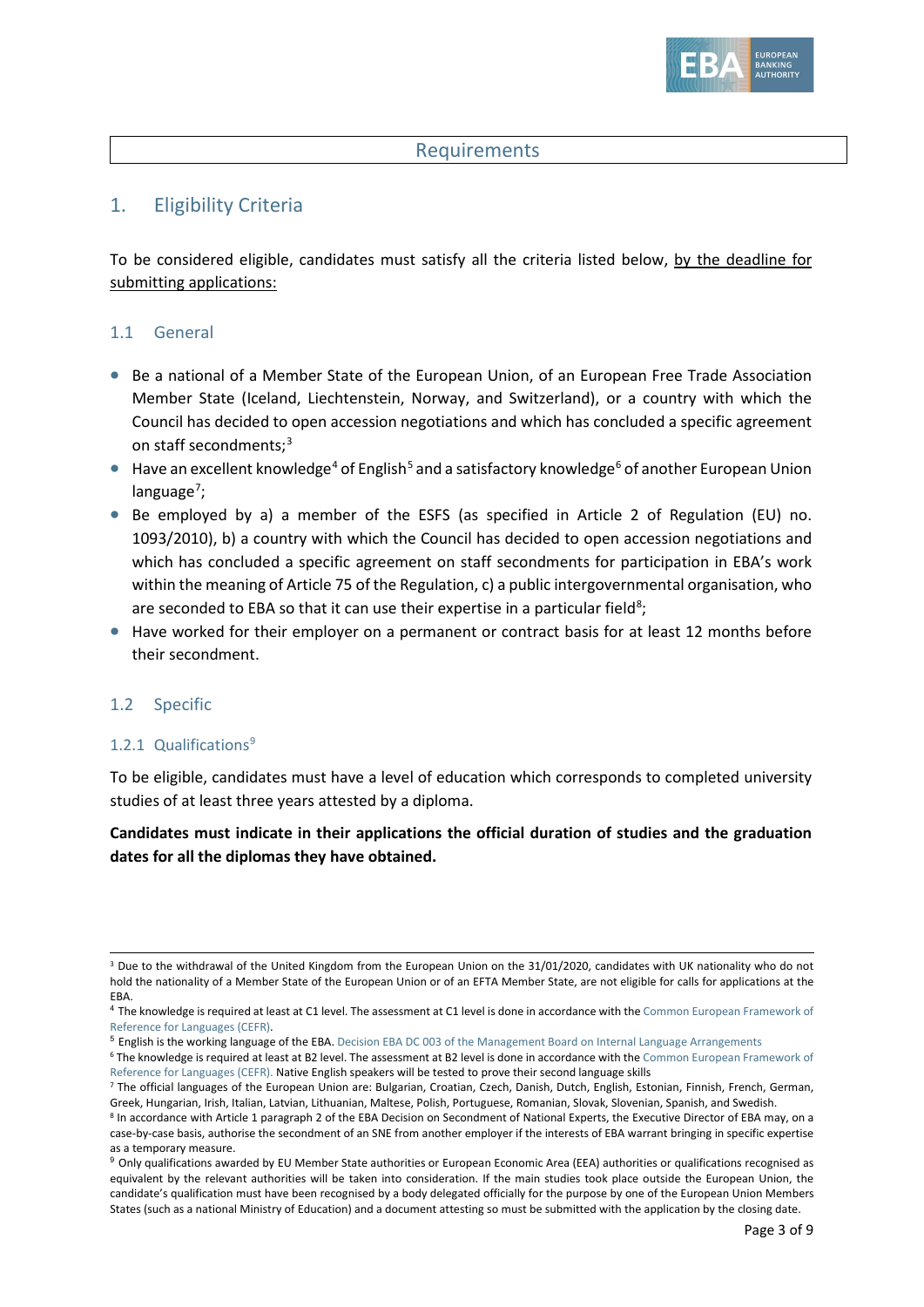

#### 1.2.2 Professional experience

In addition to the above, candidates must have at least three years of proven fulltime professional experience in administrative, legal, scientific, technical, advisory or supervisory functions after completing the education as mentioned under section 1.2.1 of the vacancy notice.

The work experience for eligibility purposes is counted from the award of diploma up to the closing date of applications.

# 2. Selection criteria

Applications will be assessed based on the Eligibility and Essential Selection Criteria specified in sections 1 and 2 of this vacancy notice. **Candidates are required to clearly indicate in their curricula vitae how they acquired the knowledge and experience allowing them to meet the selection criteria mentioned below, and give specific examples**.

### 2.1 Essential selection criteria

In addition to the eligibility criteria above, the following essential selection criteria will be used. **Please note that all essential criteria are mandatory, meaning that no application will be assessed further if a candidate obtains a zero score in any of them:** 

- At least three years of fulltime professional experience in the regulation and/or supervision of consumer protection requirements applicable to financial institutions (these years are included in the three years of professional experience mentioned in section 1.2.2);
- Demonstrable knowledge of the consumer protection requirements set out in EU law, in particular in the MCD, CCD, DGSD, PSD2, EMD, PAD, MiFID2/R, and PRIIPS;
- Proven experience in drafting papers/memos/briefings on regulatory and/or supervisory issues, in English – please give specific examples of the documents you have drafted in your application;
- Proven knowledge of the legal instruments the EBA has developed in support of the aforementioned EU Directives and Regulations.

#### 2.2 Advantageous criteria

Candidates who meet all of the essential selection criteria will be scored against the following advantageous criteria:

- Experience in working in an EU or other intergovernmental organisation, either as an employee or as a national representative in a committee set up by that organisation;
- Proven knowledge related to other activities carried out in the Unit, such as depositor protection and/or retail payments.

#### 2.3 Supplementary criteria

In addition to the above, candidates are expected to fulfil the following competencies that may be assessed during interviews:

• Strong sense of responsibility, commitment and co-operation;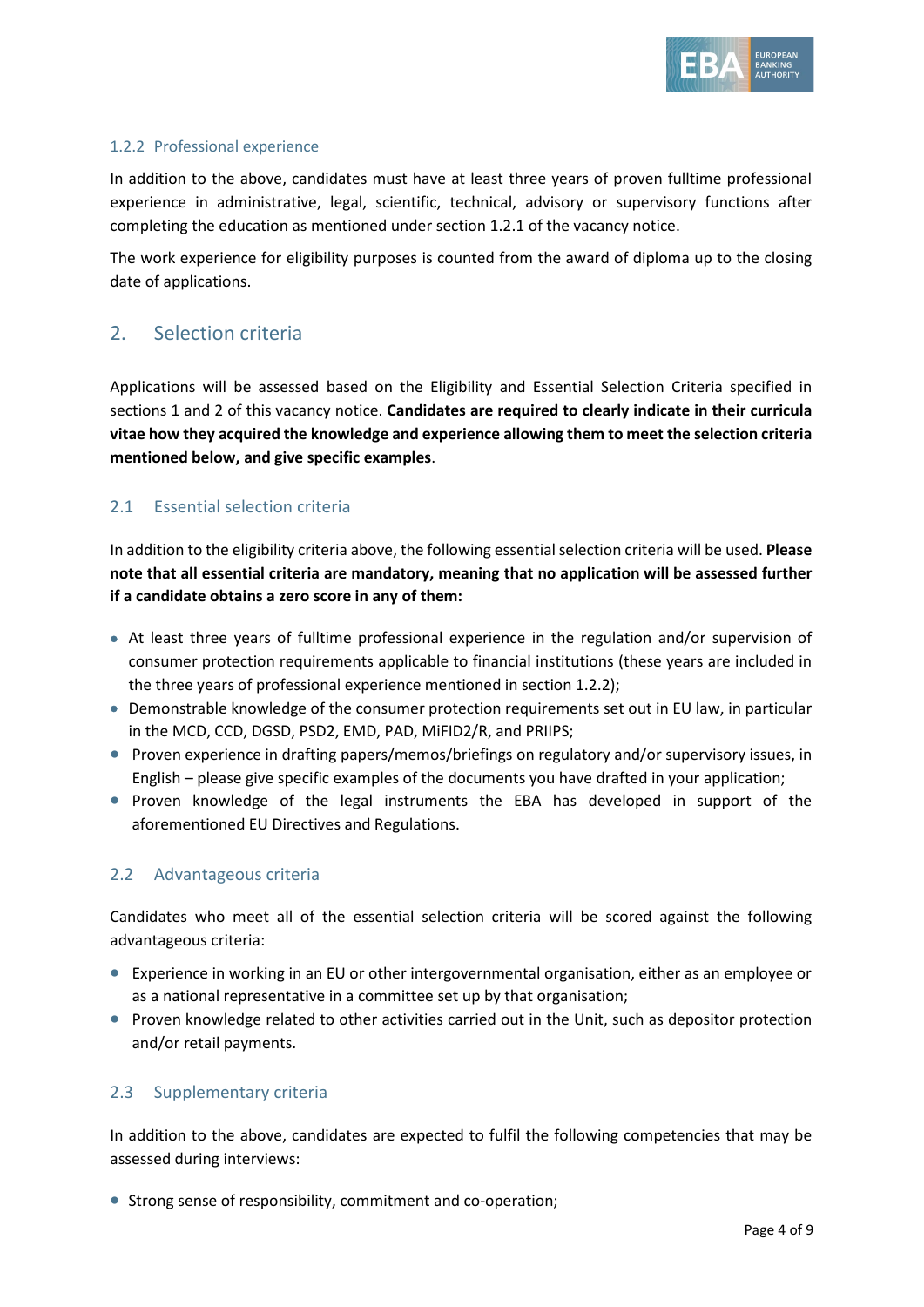

- Ability to analyse complex information from a wide range of sources, consider options and propose/implement solutions/recommendations;
- Ability to manage own workload and work without close supervision;
- Ability to work efficiently under time pressure
- Being a good team player with strong inter-personal skills.

### 3. Equal opportunities

As a European Union Authority, the EBA is committed to providing equal opportunities to all its employees and applicants for employment. As an employer, the EBA is committed to ensuring gender equality and to preventing discrimination on any grounds. It actively welcomes applications from all qualified candidates from diverse backgrounds, across all abilities, without any distinction on any ground such as sex, race, colour, ethnic or social origin, genetic features, language, religion or belief, political or any other opinion, membership of a national minority, property, birth, disability, age, marital status or other family situation or sexual orientation, and from the broadest possible geographical basis amongst the EU Member States.

In particular, the EBA encourages the applications of women for the positions where they are currently under-represented.

### 4. Selection procedure

#### 4.1 Selection committee

A selection committee will be established for each vacancy notice whose members are of the same or higher grade than the advertised position. Candidates invited to interviews and to sit the written tests shall be informed of the composition of the selection committee in the invitation.

#### 4.2 Shortlisting

The selection committee will analyse the application documents (curriculum vitae, motivation letter, and eligibility criteria grid) of applicants with reference to the eligibility and selection criteria and will establish a shortlist. **Candidates who do not meet all of the eligibility criteria will be excluded from the selection procedure. Eligible candidates will then be scored on the essential criteria. Those who meet all of the essential selection criteria will be scored against the advantageous criteria. Candidates who do not meet all of the essential selection criteria will not be assessed further.**

The selection committee will invite to the interview and written phase the candidates (maximum of 10) who best correspond to the profile sought and on the condition that they have achieved a score of least 60% during the evaluation of applications<sup>[10](#page-4-0)</sup>.

#### 4.3 Assessments

Interviews and written tests may possibly be held remotely.

<span id="page-4-0"></span> $10$  In the case of equal performance, the number of candidates to be invited will be adjusted accordingly.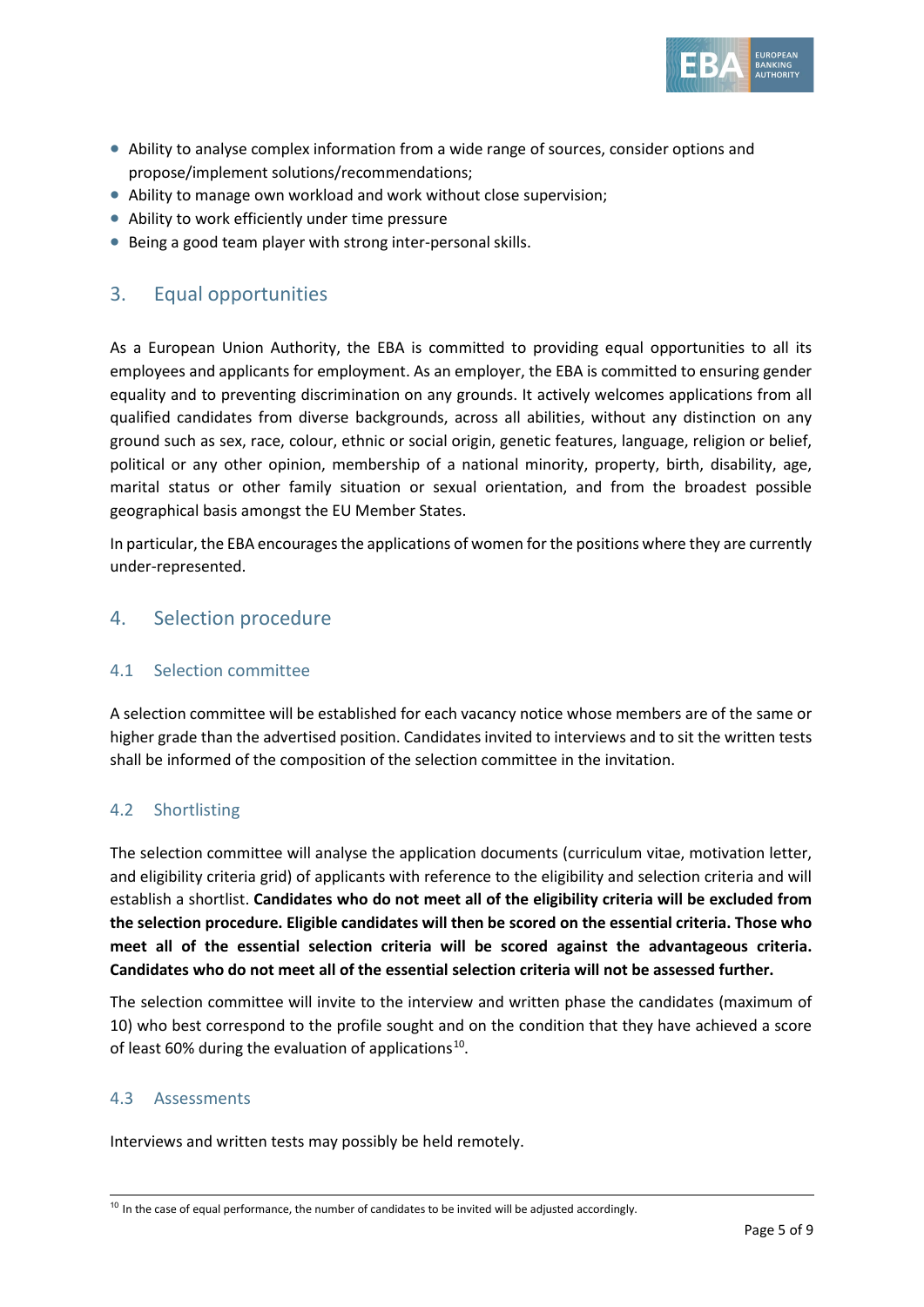

The written test will be designed to test the ability to communicate in written English, knowledge and competencies related to the job and drafting skills. Total mark for written test: 10 points. The minimum score to pass: 6 points.

The interview will be held in English and aim to assess the motivation and the professional knowledge of the candidates as well as their suitability to perform the duties mentioned under main responsibilities. The total mark for the interview: 10 points. The minimum score to pass: 6 points.

### 4.4 Reserve list

Successful candidates with a total score equal to and above 12 points will be placed on the reserve list, which will be valid until **31 December 2023**. It may be renewed. Inclusion on the reserve list does not guarantee recruitment. The successful candidate will be selected from the established reserve list which may also be used for the recruitment of a similar post depending on the needs of the EBA. When a vacancy becomes available, candidates on the reserve list may be contacted for an additional interview.

Please note that the selection committee's work and deliberations are strictly confidential and that any contact with its members is strictly forbidden. Any contact made by the candidates or third parties in order to influence the members of the selection committee in relation to the selection constitutes grounds for disqualification from the selection procedure.

# 5. Appointment and conditions of secondment

### 5.1 Contract type, duration and starting date:

The successful candidate will be offered the position of Seconded National Expert **for a minimum period of 6 up to 24 months** with the possibility of extension.

The estimated starting date is **1 September 2022**.

### 5.2 Conditions of secondment

The person to be seconded shall remain in the service of his/her employer throughout the period of secondment. The SNE's employer shall thus undertake to continue to pay the salary, to maintain the social rights, particularly social security and pension.

In accordance with the EBA Decision on secondment of national experts, an SNE shall be entitled to a daily subsistence allowance and a monthly subsistence allowance (established by the Commission each year) paid by the EBA throughout the period of secondment. The allowances are intended to cover SNE's living expenses in the place of secondment on a flat-rate basis and shall in no circumstances be construed as remuneration paid by EBA. [11](#page-5-0)

These allowances shall be multiplied by the correction coefficient currently applicable for France (119.9%).

<span id="page-5-0"></span><sup>&</sup>lt;sup>11</sup> For more information, please refer to Careers page of the EBA: The different parts of your pay - [Overview of the remuneration package](https://eba.europa.eu/sites/default/documents/files/documents/10180/15751/7afda831-d9f1-4444-a1e9-368835d770f1/The%20different%20parts%20of%20your%20pay%20-%20overview%20of%20the%20remuneration%20package.pdf)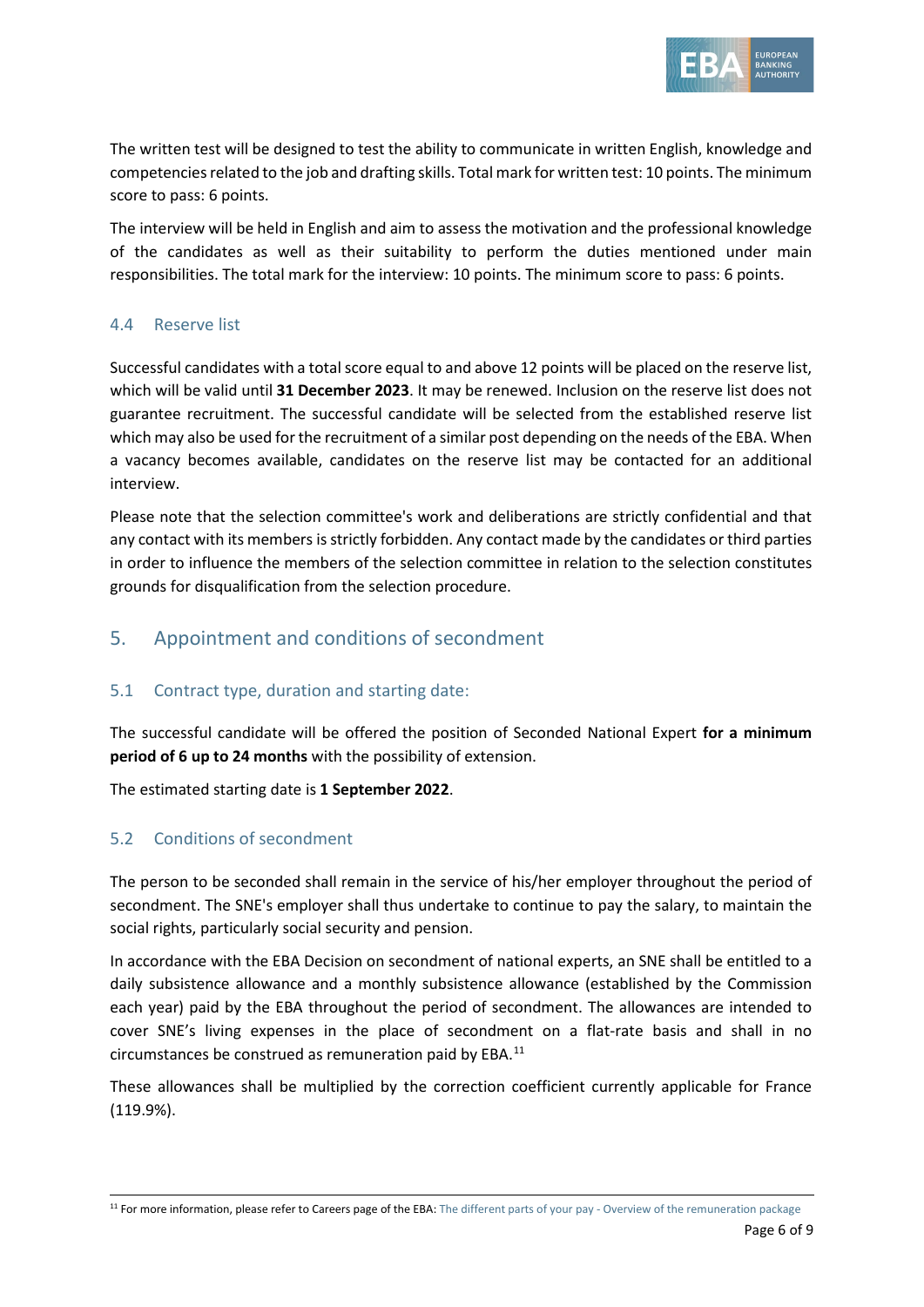

### 5.3 Place of secondment

The offices of the European Banking Authority are located on Floors 24 to 27 of the EUROPLAZA, 20 Avenue André Prothin, 92400, Courbevoie, France.

### 5.4 Ethics obligations

Independence and high standards of professional conduct are crucial for ensuring high standards and excellence for the work of the EBA. The Agency also strives to ensure that its staff do not have any interests that could affect their impartiality.

The successful candidate will be required to make a declaration of commitment to act independently in the public interest and to make an annual declaration with respect to any interests which might be considered prejudicial to his/her independence. In addition, the successful candidate will be bound to professional secrecy and to confidentiality requirements while working at the EBA and after having left; he/she will have to confirm their compliance with these requirements on a specific declaration of intention.

At the end of the secondment the SNE shall continue to have a duty of loyalty to the European Union and be bound by the obligation to act with integrity and discretion in the exercise of new duties assigned to him and in accepting certain posts or advantages.

For more information on ethics obligations, please refer to the following documents:

- Decision of the Management Board EBA DC 006 of 12 January 2011 on EBA Code of Good Administartive Behaviour;<sup>12</sup>
- Decision of the Executive Director EBA DC 104rev1 of 10 May 2017 on the EBA's Policy on Independence and Decision Making Processes for avoiding Conflicts of Interest (Conflict of Interest Policy) for Staff and other Contractual Parties; $^{13}$  $^{13}$  $^{13}$
- Commission Decision C(2018) 4048 final of 29 June 2018 on outside activities and assignments and on occupational activities after leaving the Service; $^{14}$  $^{14}$  $^{14}$
- Decision of the Executive Director EBA DC 271 of 26 April 2019 on the Ethics Guidelines for EBA staff.[15](#page-6-3)

# 6. Submission of Applications

Applications including **a curriculum vitae in the Europass format[16,](#page-6-4) a motivation letter, a completed eligibility criteria grid and a statement[17](#page-6-5) of the employer issued by the applicant's employer supporting his/her application for a position on secondment** before the deadline, should be submitted in English **in pdf format** to the following address: [EBA-Applications@eba.europa.eu](mailto:EBA-Applications@eba.europa.eu) **by 03 June 2022 at 12.00 noon Paris time.**

**Please indicate the reference number of this selection, your name and surname in the subject of your email.**

<span id="page-6-1"></span><span id="page-6-0"></span><sup>12</sup> [EBA Code of Good Administrative Behaviour \(EBA DC 006\)](https://eba.europa.eu/sites/default/documents/files/documents/10180/16082/435054e4-0d54-42cf-ad98-57f87bfb2426/EBA-DC-006-_Code-of-Administrative-Behaviour_---FINAL.pdf)

<sup>13</sup> [EBA Conflict of Interest Policy \(EBA DC 104 rev1\)](https://eba.europa.eu/sites/default/documents/files/document_library/EBA%20DC%20104rev1%20%28CoI%20Policy%20for%20Staff%20and%20Other%20Contractual%20Parties%29_final_0.pdf)

<span id="page-6-2"></span><sup>14</sup> [Outside activities and Occupational activities after leaving the Service](https://eba.europa.eu/sites/default/documents/files/document_library/897086/decision_n182_commission_decision_on_outside_activities_en.pdf)

<span id="page-6-4"></span><span id="page-6-3"></span><sup>15</sup> [EBA Ethics Guideline for EBA staff \(EBA DC 271\)](https://eba.europa.eu/sites/default/documents/files/document_library/EBA%20DC%20271%20%28Decision%20on%20the%20Revised%20Ethics%20Guidelines%20for%20Staff%29.pdf)

<sup>16</sup> <https://eba.europa.eu/about-us/careers/practical-information>

<span id="page-6-5"></span> $17$  The template for the employer's statement can be downloaded from the EBA's website [here.](https://www.eba.europa.eu/about-us/careers/practical-information)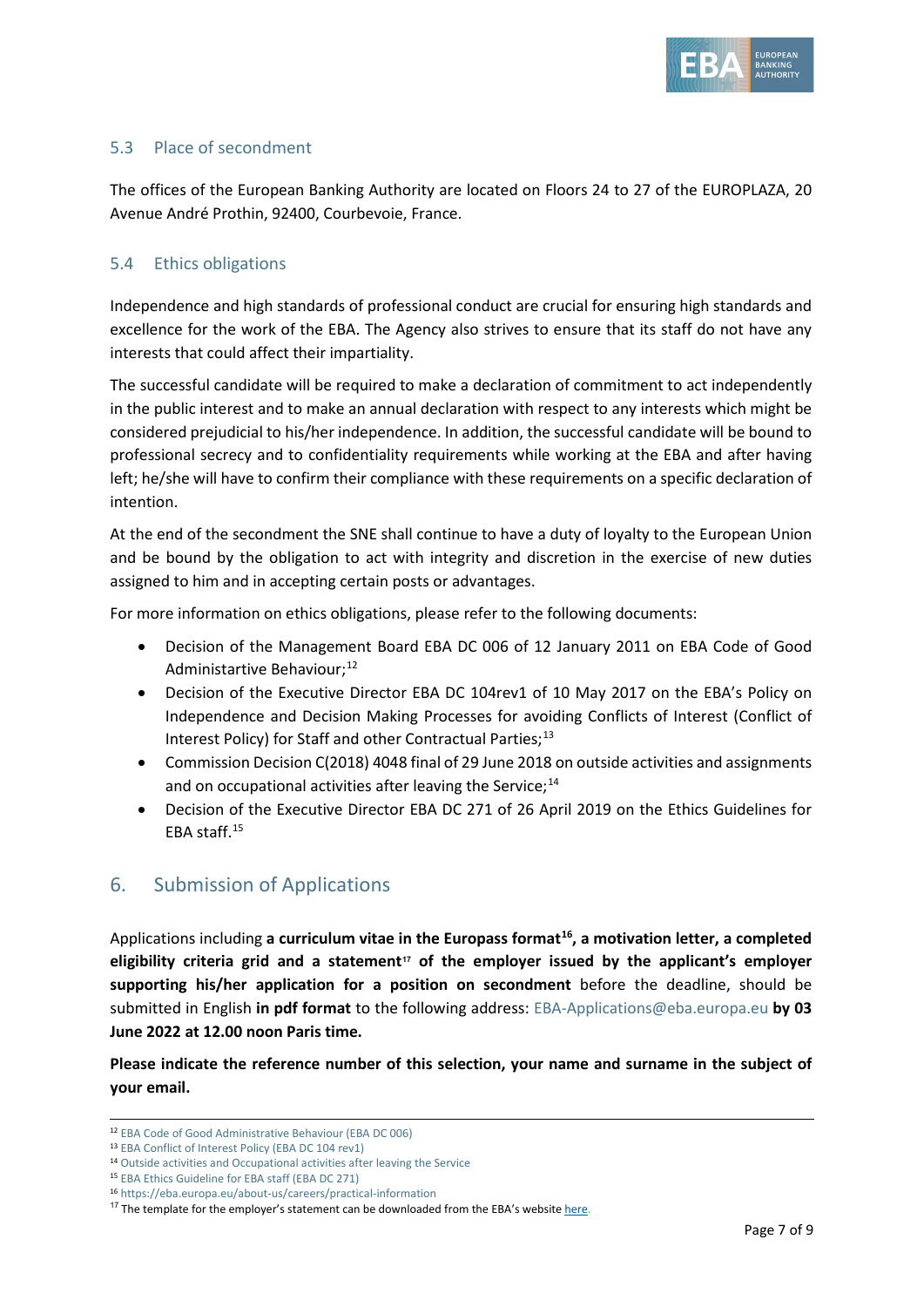

The EBA will disregard any application received after deadline. Applicants are strongly advised not to wait until the last day to submit their applications, since heavy internet traffic or fault with the internet connection could lead to difficulties in submission. The EBA cannot be held responsible for any delay due to such difficulties.

**Only complete applications will be accepted and considered.** In order for the application to be considered complete candidates must send all documents: curriculum vitae in the Europass format, motivation letter, eligibility criteria grid, a copy of the document formally recognising your qualification within the EU, if applicable, (see footnote 9) before the deadline and **a statement of the employer issued by the applicant's employer** (as defined in section 1.1. of the vacancy notice, fourth bullet point) and supporting his/her application for a position on secondment before the deadline.

Candidates should assess and check before submitting their application whether they fulfil all the requirements as specified in the vacancy notice, particularly in terms of qualifications and relevant professional experience.

**Professional experience indicated on the curriculum vitae is only counted from the time the candidate obtained the certificate or diploma required for the position and if it is on a paid basis** (including study grants or internship grants). **PhDs may be counted as professional experience if the candidate received a study grant or salary during the period of the PhD studies – please indicate clearly on your CV if this is the case.** The maximum duration counted for a PhD is three years provided that the PhD has been successfully concluded by the closing date for applications of the selection procedure.

**Exact start and end dates of all professional experience (in format dd/mm/yyyy) and whether full time or part time work must be clearly indicated on the curriculum vitae.** Freelance or self-employed candidates must provide either a copy of the entry in the relevant trade register, or any official document (for example a tax return document) showing clearly the length of the relevant professional experience. Details of any professional experience, training, research or studies must be given on the application form. Candidates must be able to provide of supporting documents clearly showing duration and nature of experience upon request.

The address indicated on the curriculum vitae will be used as the location from which the candidates invited to interviews travel.

At this stage, please do not send supporting documents (copies of ID cards, passports, diplomas, etc.) unless it is to demonstrate the recognition of your qualification within the EU, if applicable, (see footnote 8).

# 7. Data protection

EBA will ensure that candidates' personal data are processed as required by Regulation (EU)  $2018/1725^{18}$  $2018/1725^{18}$  $2018/1725^{18}$ . This applies in particular to the confidentiality and security of such data.

<span id="page-7-0"></span><sup>&</sup>lt;sup>18</sup> Regulation (EU) 2018/1725 of the European Parliament and of the Council of 23 October 2018 on the protection of natural persons with regard to the processing of personal data by the Union institutions, bodies, offices and agencies and on the free movement of such data, and repealing Regulation (EC) No 45/2001 and Decision No 1247/2002/EC (OJ L 295, 21.11.2018, p. 39)